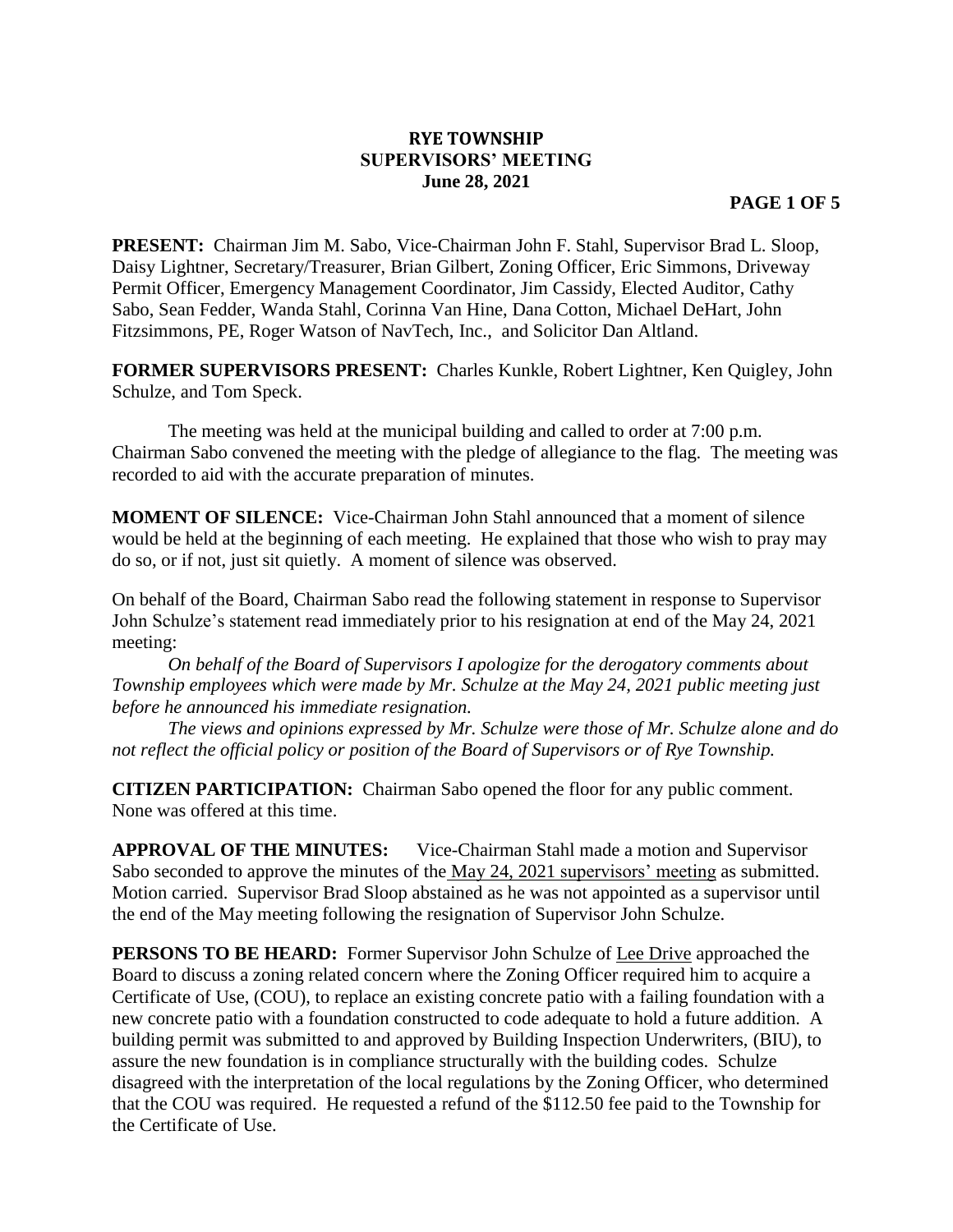Zoning Officer Brian Gilbert responded to Mr. Schulze's concern and explained his determination and reason to require the Certificate of Use. Upon review of the address file in the Township office, the Zoning Officer did not find any drawings or specifications for the existing structure constructed in 1988. He explained that the option for him to come on-site to better inspect the foundation was offered. If the inspection revealed that the existing concrete slab had a foundation that would adequately hold an addition, then the structure would not be substantially changed and no COU would be required. The Zoning Officer has emails to show that the Schulze's decided to pay the \$112.50 to expedite the permitting process and provide a record in the files of the structure going forward.

Chairman Sabo acknowledged and offered to review the concern and request.

**SUBDIVISION LAND DEVELOPMENT:** Roger Watson of NavTech, Inc. approached the Board to request final approval of the **Final Subdivision Plan over the lands of Zina S. Speck**. The purpose of this plan is to subdivide the existing lands of Zina S. Speck, Parcel # 220,168.06- 05.000 containing 106.54 acres into two (2) lots, a residual Lot #1 containing 104.54 acres and a new Lot #2 containing 2.00 acres to be used as an approved building lot for a single family dwelling. All filing fees for submission are paid in full. A \$600 escrow deposit was received along with a \$50 security deposit. The subject plan was submitted to Perry County Planning Commission, (PCPC), and comments were received and addressed. The Plan was conditionally approved by the Rye Township Planning Commission at their June 1, 2021 meeting. The Board and Solicitor reviewed the waivers requested and the outstanding conditions with Roger Watson.

Upon due consideration and discussion, Chairman Sabo made a motion with a second from Vice-Chairman Stahl to approve the alteration of requirements from the Subdivision Land Development Ordinance for the **Final Subdivision Plan for the Lands of Zina S. Speck**:

- **1.** Section 320-21 (Preliminary Plan Submission) Due to the fact that the plan is proposing to add a single family dwelling to an existing lot.
- 2. Section 320-22.H (Property Scale) To aid in creating a clear and legible plan for review
- 3. Section 320-15 (Master Plan) Overall acreage is 106 acres. Long term planning is for the lot to remain farmland and woodland and no further subdivisions from the residual lot.

Upon due consideration and discussion, Chairman Sabo and Vice-Chairman Stahl made a motion to approve the **Final Subdivision Plan for the Lands of Zina S. Speck** contingent upon the following conditions:

- 1. Provide the Stormwater Management Plan and  $E \& S$  Control Plan and acquire the engineer's review and comments.
- 2. Provide the proposed maintenance agreement and acquire legal review and approval from the Township solicitor.
- 3. Trim the front set back lines to the top of the steep slope area conditioned upon Planning Commission review and approval of the revised set back line.
- 4. Provide a driveway profile and typical cross section for the existing private drive and the private driveway access to the new lot #2 on the plan.
- 5. Provide an approval letter from PA DEP for the sewage exemption.
- 6. Certify the accuracy of the survey by signature on the plan prior to approval.
- 7. Certify the title of the property by signature on the plan prior to approval.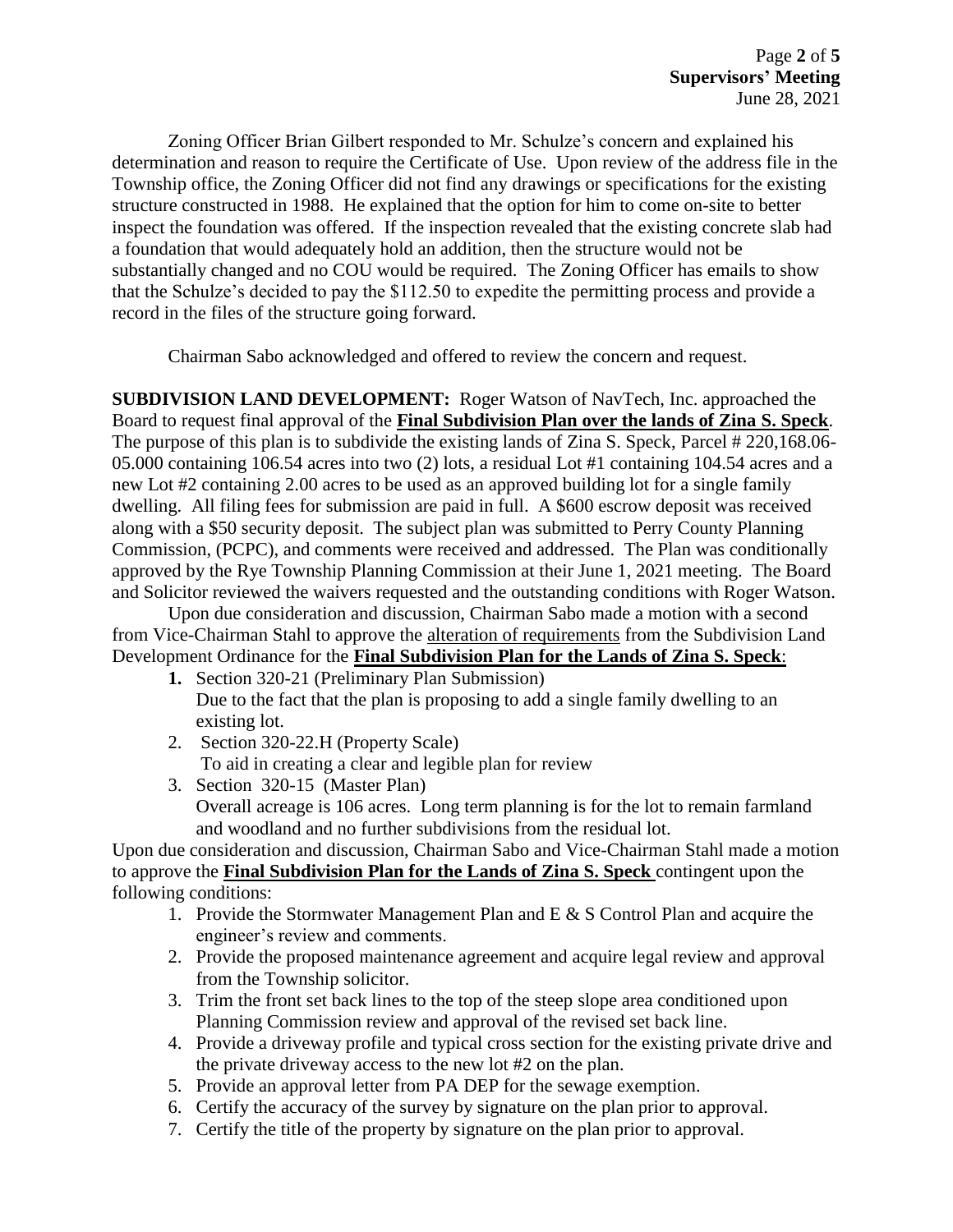8. Payment of any outstanding review fees

Motion carried unanimously to conditionally approve the Final Subdivision Plan for the Lands of Zina S. Speck.

Roger Watson acknowledged the conditions, thanked the Board and left the meeting along with Tom Speck at this time.

**MONTHLY MUNICIPAL REPORTS:** A verbal **Zoning Report** was presented by Zoning Officer Brian Gilbert of Wilson Consulting Group. He discussed two zoning enforcement issues: 95 Reed Drive and 285 Mountain Road.

A **June Sewage Enforcement Report** was submitted by SEO Lenny Sizer of FSA Engineering and read by Chairman Sabo as follows: Sixteen (16) activities: percs and probes for a Mountain Road lot and 110 Scenic Drive, module review for Speck on New Valley Road, Small Flow Treatment Systems annual inspections, tank replacement for 2771 Valley Road, system repair for 1310 New Valley Road and system repair at 1769 New Valley Road and permit issuance for 601 Pine Hill Road for a single family dwelling for a total due in fees of \$2,910.00.

The **Road Report** for June was provided by Road Foreman Brad Sloop and read by Co-Road Superintendent John Stahl as follows: busy month with 12 activities: installed four drain pipes on New Valley Road, remove rock dam at Idle Road culvert, clean pipe and ditch on Lone Oak Drive, chipped brush, re-install School Bus sign along SR 850, repair & weld boom mower, cut downed trees on Millers Gap, Mountain Dale Drive, and Pine Hill Road, cleaned up extra cinders accumulated on Spruce Road and the bottom of Bellview Road, assist with moving playground mulch at the Park, and work with Hawbaker on 2021 paving projects.

**Recreation Board** member Robert Lightner was present and reported a successful "Strawberries in the Park" event with 53 people in attendance, including all three supervisors. He announced the next event is:

July 18 – Sundaes in the Park, 6:30-7:30 PM, rain or shine.

Chairman Sabo thanked the Recreation Board for their volunteer efforts to provide events for the residents of the Township. He encouraged everyone to attend the next event in the Park.

EMC Cassidy provided an **Emergency Management Report** on the alert notification system that would better notify residents with a text and an email during emergency situations and other events such as community events or road closures etc.

EMC Cassidy offered the following:

- Researched Dial My Calls and worked with the Secretary to conduct a trial offer of the system.
- The system was found to be relatively user friendly and provides for text and email alert notifications.
- A quote from Dial My Calls for an annual subscription of \$593.89 was provided. EMC Cassidy thought this to be a more cost effective system for Rye as a smaller municipality.

Upon due consideration, Chairman Sabo made a motion with a second from Supervisor Brad Sloop to approve an annual subscription with Dial My Calls. Motion carried unanimously. The Secretary noted that over 140 residents have already signed up for email alert notifications, which will assist with setting up the subscription with Dial My Calls.

Former Supervisor Ken Quigley noted that during a recent tornado, cell phone service and electrical service was unavailable for several days. So in certain emergency situations, the notification system may not function well.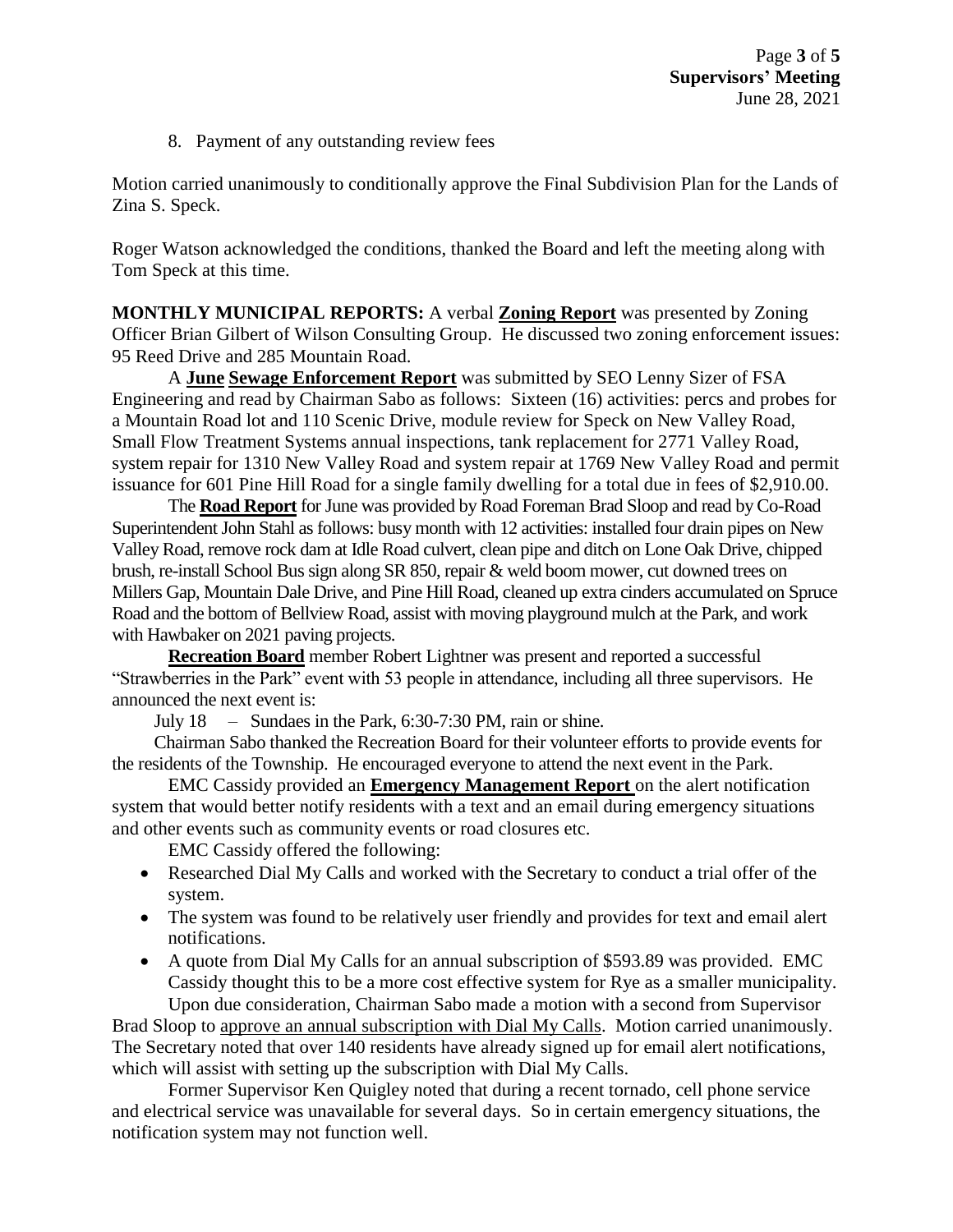Chairman Sabo expressed appreciation to EMC Cassidy for taking his time to research the options available.

The **May Treasurer's Report** was read by the Secretary/Treasurer. The report is on file in the Township office and approved pending the 2021 Financial Audit. She noted that the  $2<sup>nd</sup>$ quarter tax distribution payments to the local fire companies, ambulance, and library are on the agenda tonight for approval.

**RESOLUTIONS:** Upon due discussion and consideration, Chairman Sabo made a motion with a second from Supervisor Sloop to adopt the following resolutions:

- 1. **Resolution 21-16,** which authorizes a transfer of \$175,933.36 from the General Checking Easy Access Municipal Cd at Pennian Bank to the General Checking at Pennian Bank, New Bloomfield branch for a slightly better rate of investment return; and
- 2. **Resolution 21-17,** which authorizes the opening of an account at Pennian Bank strictly for deposit and activity involving the American Rescue Plan Funds received by Rye Township, which were allocated from the Federal Government.

Motion carried unanimously to approve both Resolutions.

The Secretary/Treasurer noted that Rye Township applied as required for the funding through PA Department of Community and Economic Development, (PA DCED). Rye is slated to receive a total of \$249,217.40 from the ARP Act. Fifty (50%) is to be distributed by the State by mid-July 2021 and fifty (50%) is anticipated for distribution next summer 2022.

**NEW BUSINESS:** The Board discussed the security of the municipal building and re-keying the locks, which have not been changed for many years. Upon due consideration and discussion, Supervisor Brad Sloop made a motion with a second from Vice-Chairman John Stahl for the Secretary/Treasurer to contact a locksmith to arrange to have the locks rekeyed for the building and gate locks. Motion carried unanimously.

Chairman Sabo announced the following upcoming events:

- ◆ 4<sup>th</sup> of July Holiday Observed, Office Closed, Friday, July 5. No change in trash collection
- $\bullet$  July 18 Sundaes in the Park, 6:30-7:30 PM, held rain or shine.

**APPROVAL AND PAYMENT OF THE BILLS:** The Secretary/Treasurer provided a June expense check register and submitted the following checks for approval and payment:

General Fund Check #s 17007-17036 in the amount of \$212,575.60. No checks void. Payroll checks #s 7909-7914 in the amount of \$4,067.02. No payroll checks void. Payroll checks #s 7915-7919 in the amount of \$4,151.18. No payroll checks void. Payroll checks #s 7920-7924 in the amount of \$3,945.62. No payroll checks void.

John Schulze asked if check number 17020 issued to Blue Mt. Processors in the amount of \$1,530.00 was for playground mulch at the Park. The Secretary/Treasurer answered in the affirmative and noted the amount charged was actually less than the estimated quote received of \$1,650.00.

With no discussion on the bills presented, Chairman Sabo made a motion and Vice-Chairman Stahl seconded to approve all the expense and payroll checks submitted for payment. Motion carried unanimously.